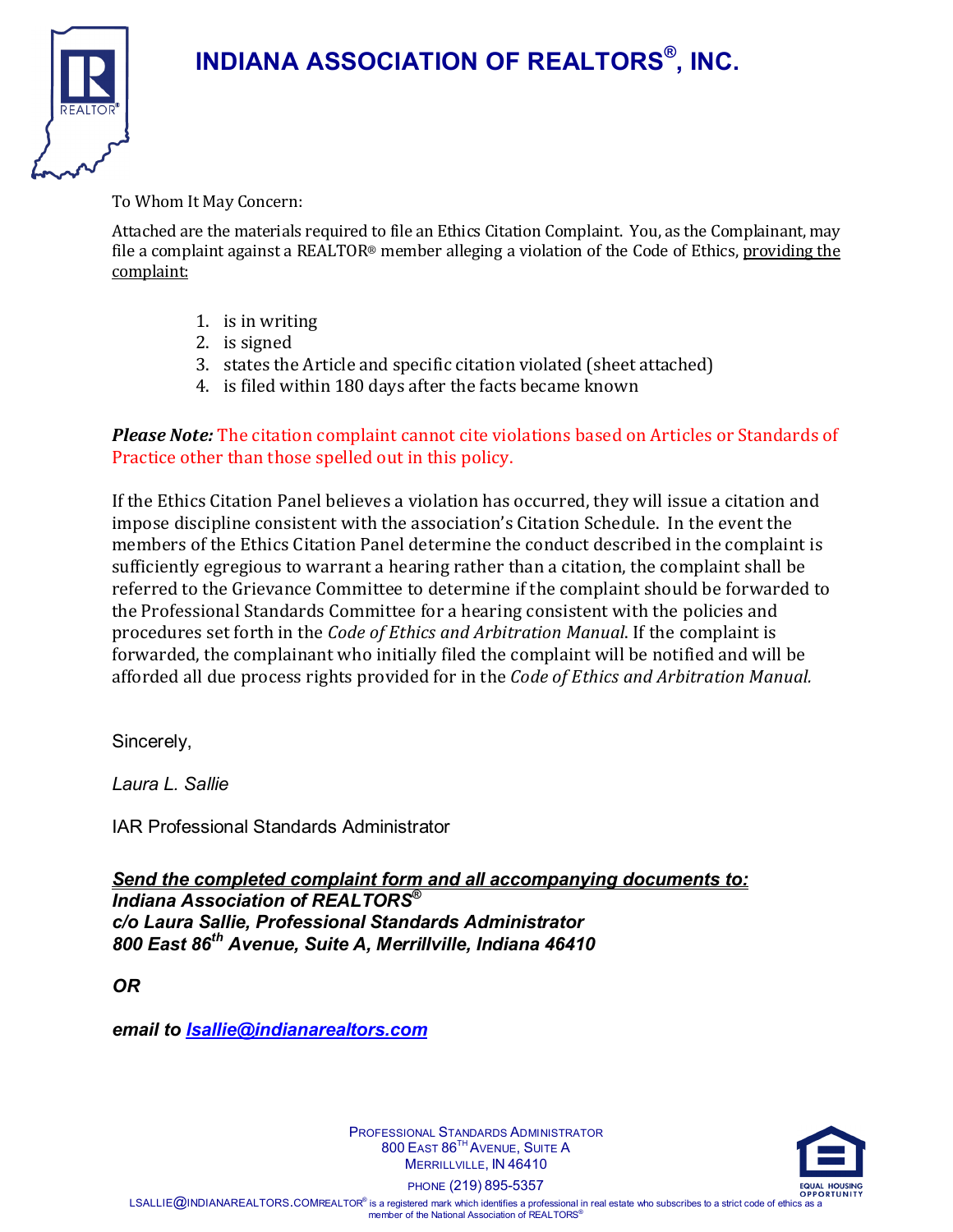**Date Received: \_\_\_\_\_\_\_\_\_\_\_\_\_\_\_\_\_\_\_\_\_\_**

## **IAR Citation Complaint Form**

To the Citation Panel of the Indiana Association of Realtors<sup>®</sup>

Case  $\#\frac{1}{\text{(Office use only)}}$  Date Filed:  $\frac{1}{\text{Order}}$ 

## **Complainant:**  $\blacksquare$

### *Respondent:* \_\_\_\_\_\_\_\_\_\_\_\_\_\_\_\_\_\_\_\_\_\_\_\_\_\_\_\_\_\_\_\_\_\_\_\_\_\_\_\_\_\_\_\_\_\_\_\_\_\_\_\_\_\_\_\_

The undersigned Complainant charges that the Respondent has engaged in conduct subject to disciplinary action by the Association. Clear, strong, and convincing evidence must accompany this complaint.

Are the circumstances giving rise to this ethics citation complaint involved in civil or criminal litigation or in any proceeding before the state real estate licensing authority or any other state or federal regulatory or administrative agency? Yes \_\_\_\_\_ No \_\_\_\_\_ if yes, Cause #\_\_\_\_\_\_\_\_\_\_

You may file an ethics citation complaint in any jurisdiction where a REALTOR<sup>®</sup> is a member or MLS participant. Note however that the REALTORS<sup>®</sup> Code of Ethics, Standard of Practice 14-1 provides, in relevant part, "REALTORS<sup>®</sup> shall not be subject to disciplinary proceeding in more than one Board of REALTORS<sup>®</sup>...with respect to alleged violations of the Code of Ethics relating to the same transaction or event." Have you filed, or do you intend to file, a similar or related complaint with another Association of REALTORS®? No set that the set of  $\mathsf{NEALTORS}^{\circledast}$  ?

If so, name of the other Association: example and a part of the other Association:  $\Box$  at a part of the other Association:

This complaint is true and correct to the best knowledge and belief of the undersigned and is filed within one hundred eighty (180) days after the facts constituting the matter complained of could have been known in the exercise of reasonable diligence or within one hundred eighty (180) dates after the conclusion of the transaction, or event, whichever is later.

Dates(s) alleged violations(s) took place:

Date(s) you became aware of the facts on which the alleged violation(s) (is/are) based:

I understand that should the Citation Panel dismiss this ethics citation complaint in part or in total, that I have twenty (20) days from transmittal of the dismissal notice to appeal the dismissal to the Executive Committee of the Indiana Association of REALTORS® .

#### *COMPLAINANT:*

| (Print Name)                | (Signature) | (E-Mail Address) |
|-----------------------------|-------------|------------------|
|                             |             |                  |
|                             |             |                  |
|                             |             |                  |
|                             |             |                  |
| (Address, City, State, Zip) |             | (Cell Phone)     |
|                             |             |                  |
|                             |             |                  |



PROFESSIONAL STANDARDS ADMINISTRATOR 800 EAST 86<sup>TH</sup> AVENUE, SUITE A MERRILLVILLE, IN 46410

PHONE (219) 895-5357

LSALLIE **Q**INDIANAREALTORS.COMREALTOR<sup>®</sup> is a registered mark which identifies a professional in real estate who subscribes to a strict code of ethics as a member of the National Association of REALTORS®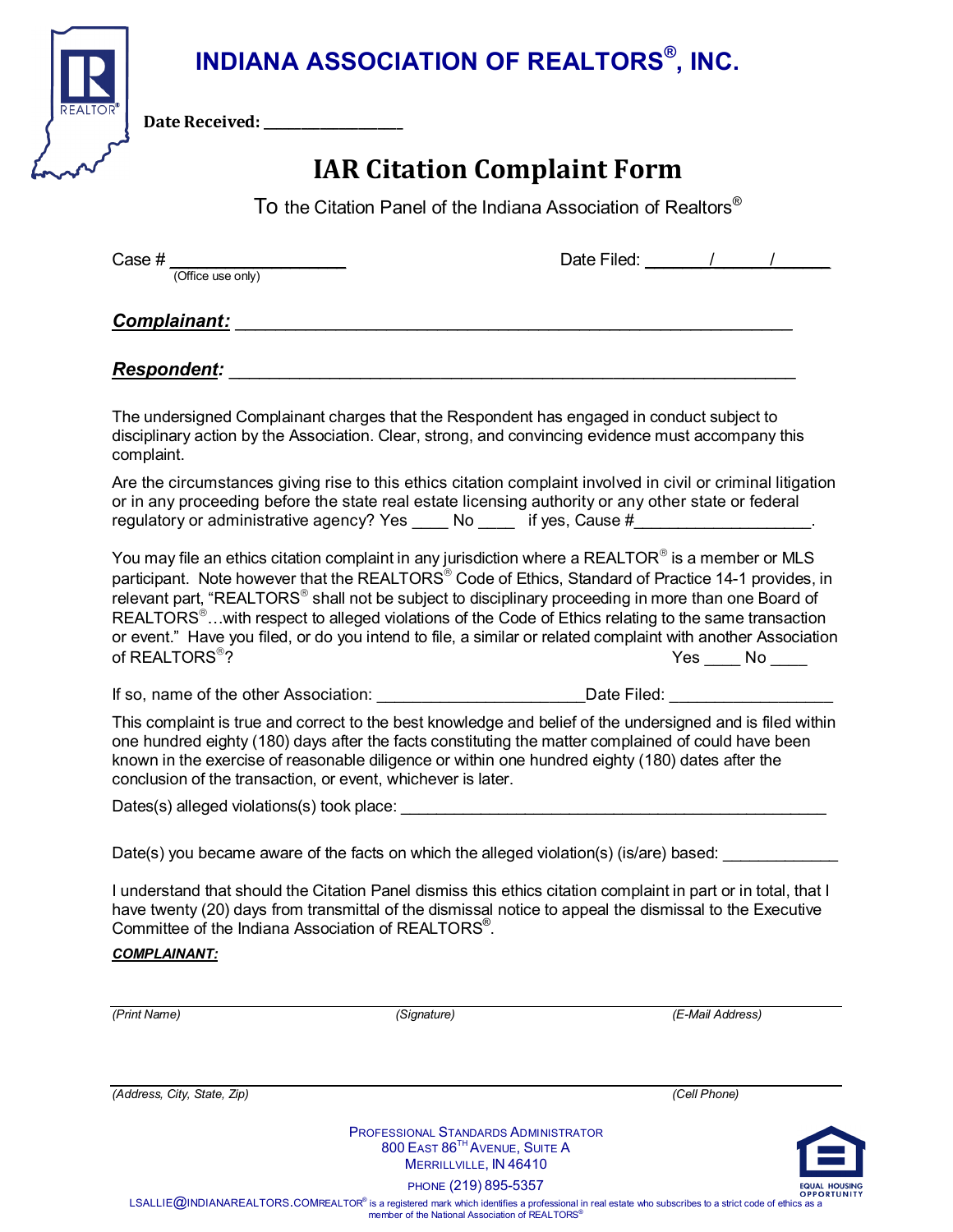

# **IAR Citation Sheet** *(Please return with the Citation Complaint Form)*

*Articles may be supported by Standards of Practice (SOP)*

|                                                                                                                                                                                                                                                                                                          | <b>Articles Violated</b><br>(check all that apply) | Rationale |
|----------------------------------------------------------------------------------------------------------------------------------------------------------------------------------------------------------------------------------------------------------------------------------------------------------|----------------------------------------------------|-----------|
| <b>Article 1</b>                                                                                                                                                                                                                                                                                         |                                                    |           |
| Failure to provide full disclosure, and obtain<br>consent of both parties, when representing<br>both parties in a transaction. (SOP 1-5)                                                                                                                                                                 |                                                    |           |
| Failure on the part of a listing broker to<br>provide written affirmation that an offer was<br>presented or written notification that the<br>seller/landlord has waived the obligation to<br>have the offer presented, upon written<br>request of a cooperating broker submitting<br>an offer. (SOP 1-7) |                                                    |           |
| Accessing or using, or allowing others to<br>access or use, a property managed or listed<br>on terms other than those authorized by the<br>owner or seller. (SOP 1-16)                                                                                                                                   |                                                    |           |
| <b>Article 3</b>                                                                                                                                                                                                                                                                                         |                                                    |           |
| Failure to disclose existence of dual or<br>variable rate commissions. (SOP 3-4)                                                                                                                                                                                                                         |                                                    |           |
| Failure to disclose existence of accepted<br>offers to any broker seeking cooperation.<br>$(SOP 3-6)$                                                                                                                                                                                                    |                                                    |           |
| Providing access to listed property on terms<br>other than those established by the owner or<br>the listing broker.<br>$(SOP 3-9)$                                                                                                                                                                       |                                                    |           |
| <b>Article 4</b>                                                                                                                                                                                                                                                                                         |                                                    |           |
| Failing to disclose REALTOR®'s ownership<br>or other interest in writing to the purchaser<br>or their representative.                                                                                                                                                                                    |                                                    |           |
| <b>Article 5</b>                                                                                                                                                                                                                                                                                         |                                                    |           |
| Providing professional services without<br>disclosing REALTOR®'s present interest in<br>property (limited to present interest, not<br>contemplated)                                                                                                                                                      |                                                    |           |
| Article 6                                                                                                                                                                                                                                                                                                |                                                    |           |
| Accepting any commission, rebate, or profit<br>on expenditures without client's knowledge<br>or consent.                                                                                                                                                                                                 |                                                    |           |



PHONE (219) 895-5357